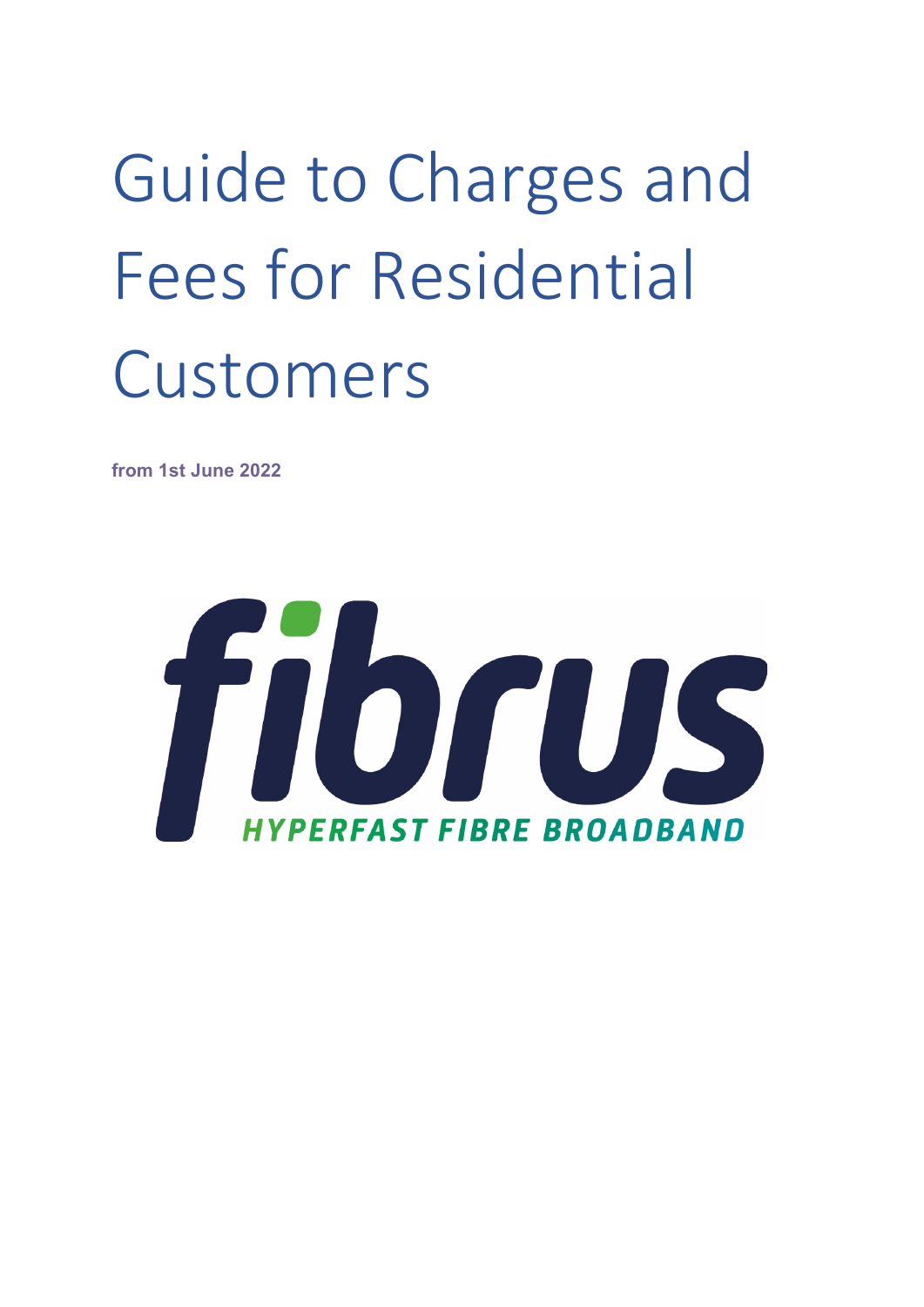# **Table of contents**

| <b>Introduction</b>                                                | $page - 3$ |
|--------------------------------------------------------------------|------------|
| <b>Our Contact Details</b>                                         | $page - 3$ |
| <b>Package Charges</b>                                             | page $-4$  |
| <b>Cancellation &amp; Termination Fees</b>                         | page $-5$  |
| <b>Installation &amp; Activation Fees</b>                          | page - 5   |
| <b>Miscellaneous Fees</b>                                          | page $-5$  |
| <b>Getting Fibrus Anytime calling</b>                              | page $-6$  |
| <b>Anytime Call Prices</b>                                         | page $-6$  |
| <b>Call Charging UK Call Charges International Call Charges 10</b> | $page - 6$ |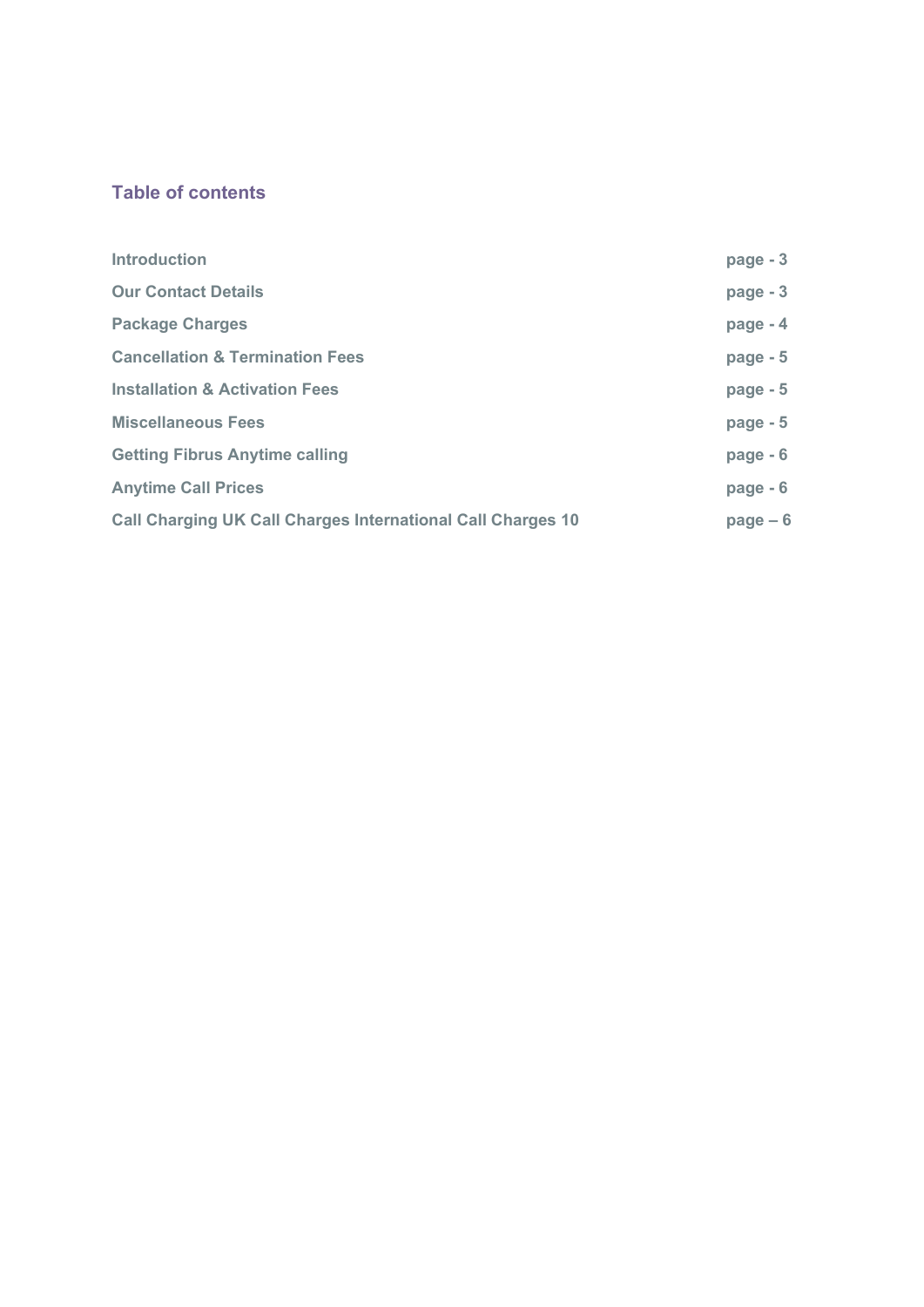#### **Introduction**

Our Guide to Charges and Fees for Residential Customers ("Guide") is designed so that you can quickly view and understand our packages and pricing.

If you would like further information or answers to any questions you may have regarding our products and pricing, please contact our Customer Support in any of the ways set out under "Our Contact Details" below...

The prices set out in this Guide are our normal charges. Your order for our services is subject to any specific pricing or applicable special promotion communicated to you during your order process and confirmed in your order confirmation email.

Prices are quoted inclusive of VAT unless otherwise stated.

Our Contact Details

You can contact us via any of the following methods:

Tel: 02890 993 230

Email: customerservice@Fibrus.com.

If you prefer to write to us, our address is:

Fibrus Networks Ltd., Lanyon Plaza, West Tower, 8 Lanyon Place, Belfast, BT1 3LP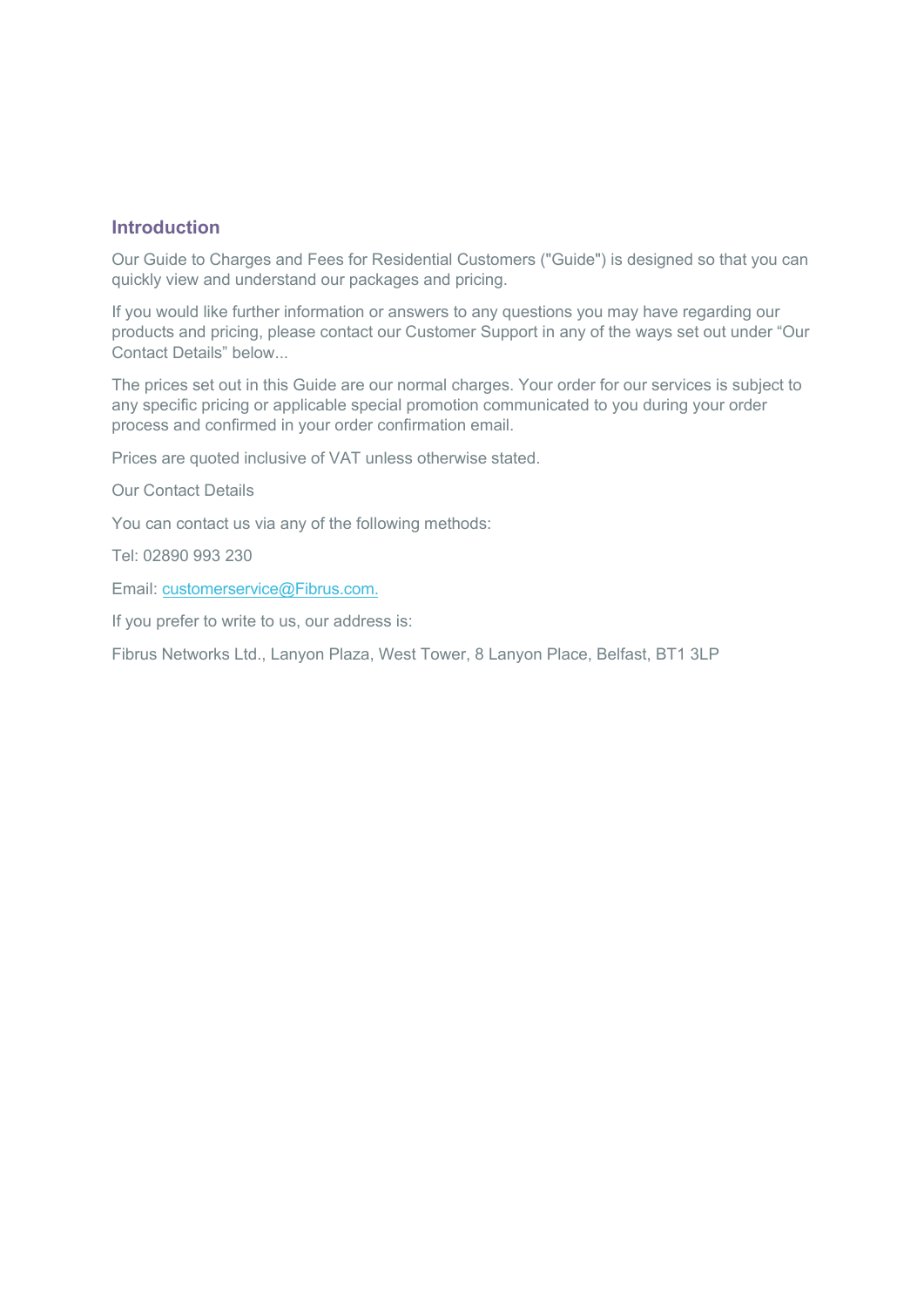# **Package Charges**

Our pricing varies depending on whether you take our Broadband & Phone, or Broadband Only service, All packages offer unlimited data, subject to our fair usage policy

| <b>Broadband - Standard List Price</b>             |         |  |
|----------------------------------------------------|---------|--|
| 150 Mb Fibre Broadband                             | £39.99  |  |
| 300 Mb Fibre Broadband                             | £49.99  |  |
| 1 Gb Fibre broadband                               | £59.99  |  |
| <b>Broadband &amp; Phone - Standard List Price</b> |         |  |
| 150 Mb Fibre Broadband & Phone                     | £49.99  |  |
| 300 Mb Fibre Broadband & Phone                     | £59.99  |  |
| 1 Gb Fibre broadband and Phone                     | £ 69.99 |  |
| <b>Add-on Monthly services</b>                     |         |  |
| Wi-Fi Boosters (Price per Booster)                 | £5.00   |  |
| Static IP address                                  | £6.00   |  |
| Retain your own Landline number                    | £ 0.00  |  |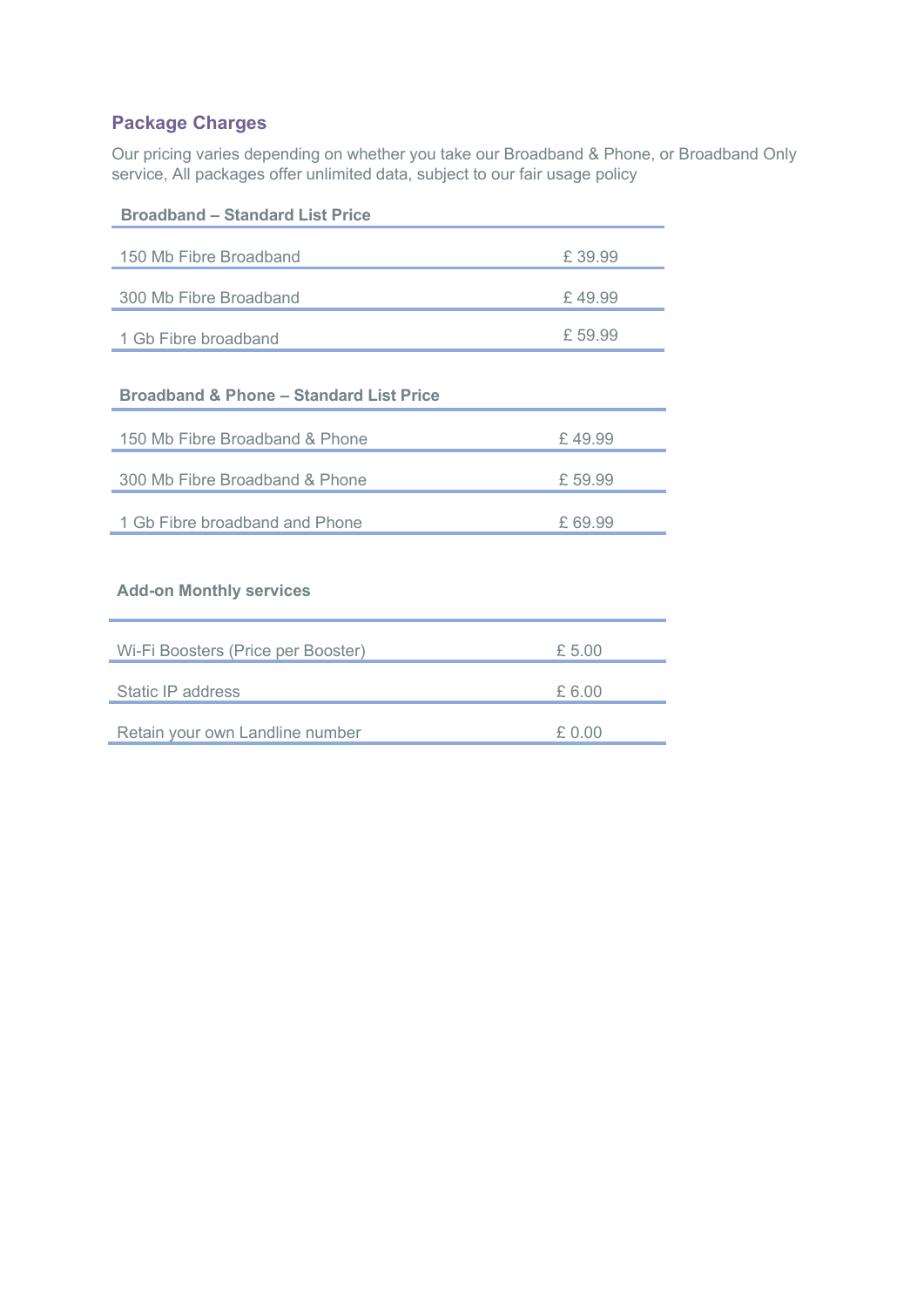## **Cancellation & Termination Fees Installation Fees & Activation Charges**

The following Fees may apply if The following table outlines our<br>vou cancel or end your Fibrus services:<br>Installation and Activation Fees. you cancel or end your Fibrus services:

#### **Broadband**

| <b>Order Cancellation</b><br>Fee | If you decide to cancel<br>your contract after the<br>cooling off period and<br>prior to installation, the<br>standard order<br>administration fee of<br>£150.00 will apply to<br>you. |
|----------------------------------|----------------------------------------------------------------------------------------------------------------------------------------------------------------------------------------|
|                                  | This fee will also apply<br>when you have been<br>installed within your<br>cooling off period and<br>want to cancel your<br>contract with us                                           |

#### **Installation fees**

| Installation Fee - Standard                                                             | Free        |
|-----------------------------------------------------------------------------------------|-------------|
| Installation Fee - Bespoke<br>(Subject to survey, price will<br>be advised by engineer) | POA         |
| Activation charge                                                                       | <b>Free</b> |

#### **Miscellaneous Fees**

| <b>Reactivation Fee</b>        | £25.00                                                                                                                             |
|--------------------------------|------------------------------------------------------------------------------------------------------------------------------------|
| Replacement<br>item Fee        | $£ 50.00$ for a new Home<br>Hub to replace a<br>damaged device, or for<br>failure to return a Home<br>Hub to us when<br>requested. |
| <b>Payment Return</b><br>Fee   | N/A                                                                                                                                |
| Order<br>Administration<br>fee | £ 150.00                                                                                                                           |

#### **Service termination Fee**

| <b>Within Contract -</b><br><b>Broadband only</b> | The fee will be the<br>lesser of either £30, or<br>your agreed monthly<br>package charge, per<br>remaining month of<br>your minimum<br>commitment period (at<br>the time of<br>termination). Any part<br>months will be pro-<br>rated at the applicable<br>rate |
|---------------------------------------------------|-----------------------------------------------------------------------------------------------------------------------------------------------------------------------------------------------------------------------------------------------------------------|
| Outside of                                        | No Service                                                                                                                                                                                                                                                      |
| Contract                                          | <b>Termination Fee.</b>                                                                                                                                                                                                                                         |

# **Fibrus Anytime calling**